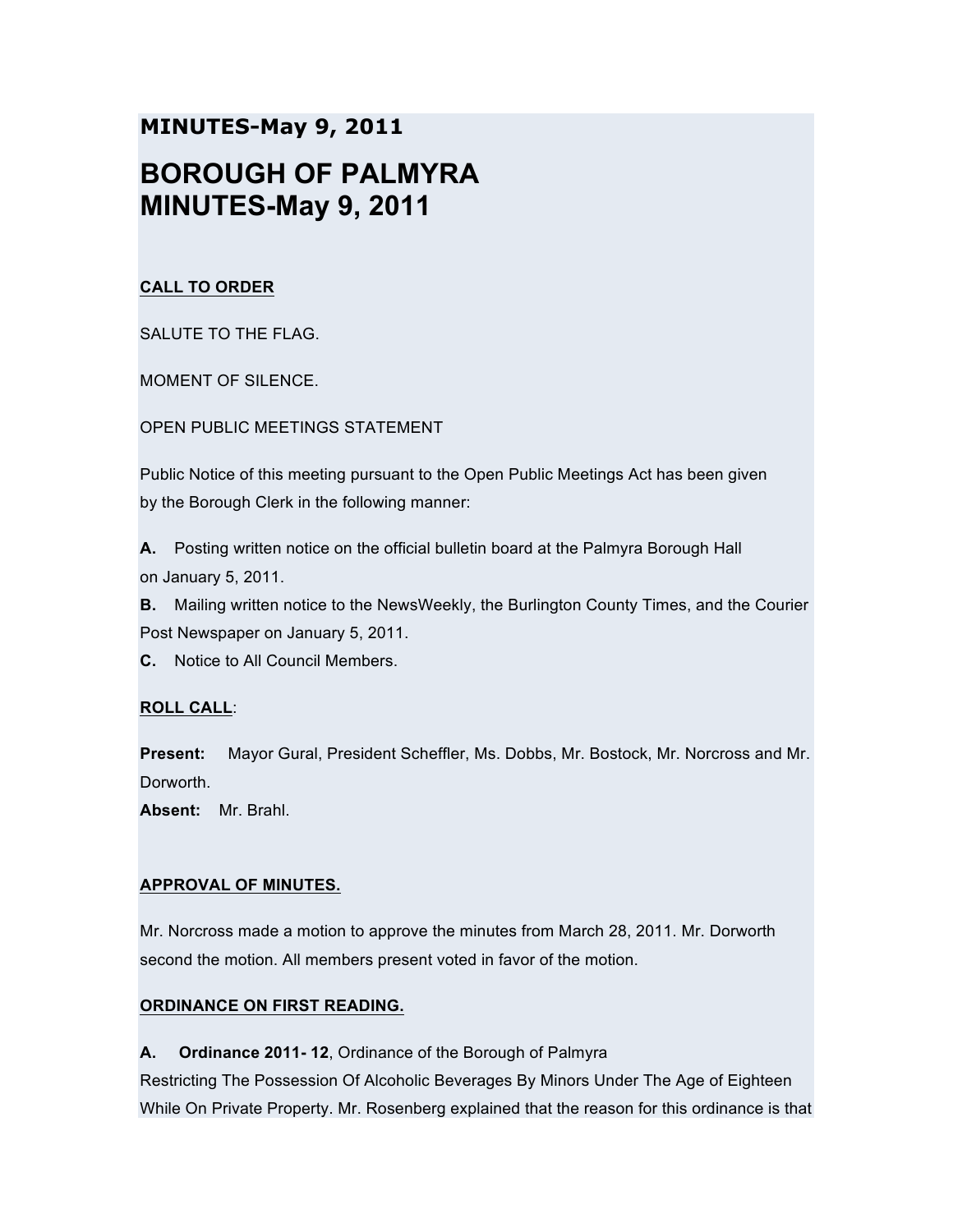state law makes it an offense for public property, but does not regulate private property. Mr. Dorworth made a motion to adopt the ordinance on first reading, Ms. Dobbs second the motion. At the call of the roll, the vote was:

**AYES:** President Scheffler, Ms. Dobbs, Mr. Bostock, Mr. Norcross and Mr. Dorworth.

**NAYES:** None. The ordinance was adopted on first reading and will be heard on second and final reading at the council meeting of June 13, 2011 at 7pm after publication according to law.

**COORESPONDENCE.** The Historical Society has request to use the Community Center the 1st Wednesday of every month for their meetings. Mr. Bostock made a motion to approve the request, Mr. Norcross second the motion. All members present voted in favor of the motion.

### **NEW BUSINESS.**

**A. Resolution 2011- 90**, Click It Or Ticket Grant. Chief Pearlman

informed council that this was the same grant opportunity as previous years and that the grant is to promote public safety with the wearing of all seatbelts. President Scheffler made a motion to approve the resolution, Ms. Dobbs second the motion. At the call of the roll, the vote was:

**AYES:** President Scheffler, Ms. Dobbs, Mr. Bostock, Mr. Norcross and Mr. Dorworth. **NAYES**: None.

**B. Resolution 2011-91**, Resolution Appointing Director of Sewer and Public Works. (held until after closed session).

**C. Resolution 2011-92**, Resolution Appointing Penelope Williams As Part-Time Municipal Alliance Coordinator For The Borough of Palmyra. (held)

**D. Resolution 2011-93**, Resolution Appointing Penelope Williams As Part-Time Clerk Typist for The Borough Of Palmyra. (held)

**E. Resolution 2011-94**, Resolution Appointing Marie Nagle As Sewer Utility and Tax Clerk For The Borough of Palmyra. (held)

**F. Resolution 2011-95**, Resolution Appointing Seasonal Workers For Public Works Department. (held)

**G. Resolution 2011-96**, Resolution Appointing Christina Cortez As Part-Time Payroll Clerk For The Borough of Palmyra.(held)

**H. Resolution 2011-97**, Resolution Increasing The Bid Threshold For

The Appointed QPA. Mrs. Lewis explained that the state increases the limits each July for the bidding process and that this resolution will authorize her for quotes as high as the state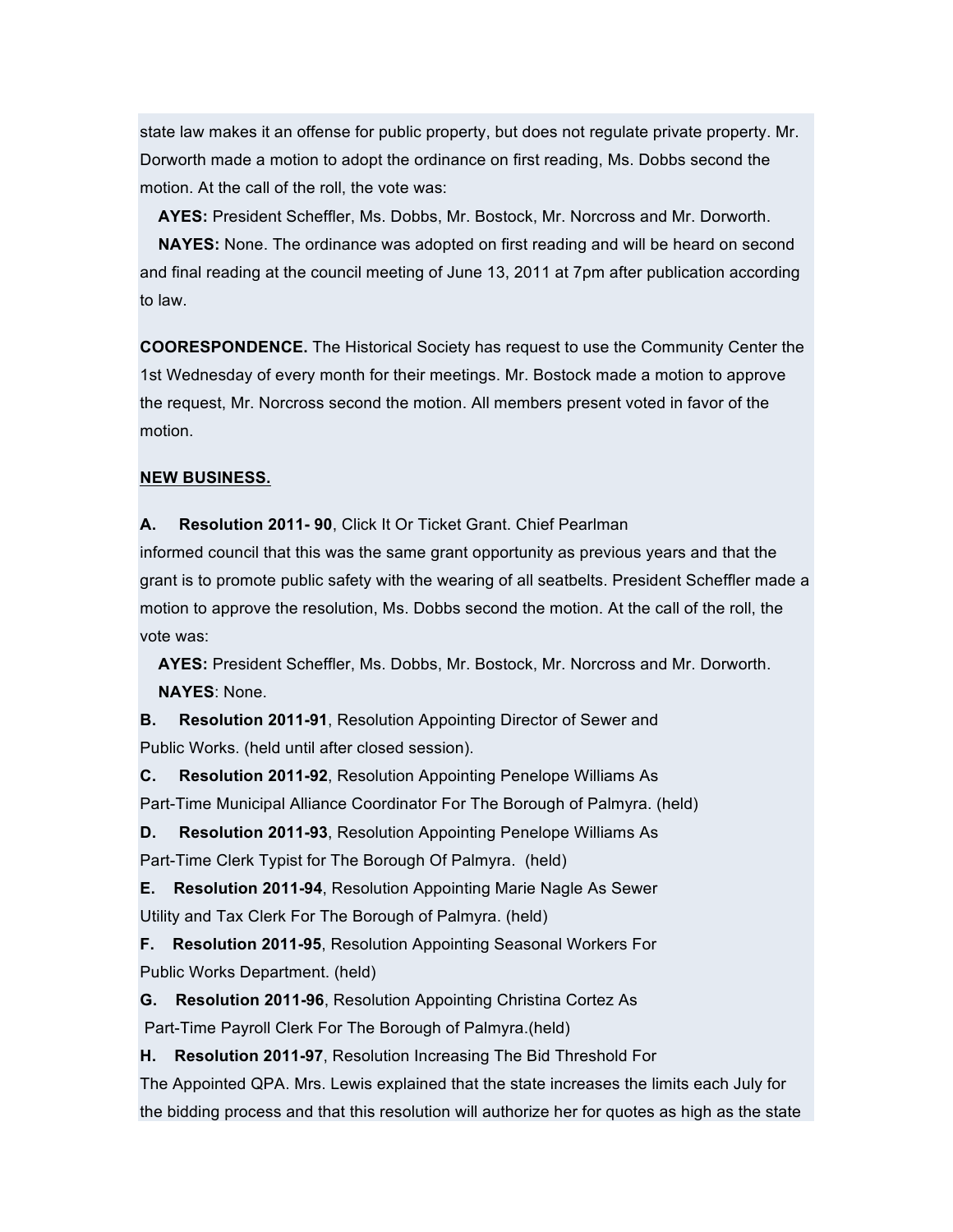allows. Mr. Dorworth made a motion to approve the resolution, President Scheffler second the motion. At the call of the roll, the vote was:

**AYES**: President Scheffler, Ms. Dobbs, Mr. Bostock, Mr. Norcross and Mr. Dorworth. **NAYES:** None

**I. Resolution 2011-98**, Resolution Awarding Administration Of Small Cities Grant For Installation/Reconstruction of Sidewalk Handicap Ramps To CGP & H. Mayor Gural explained that this was subject to the certification of funds by the CFO. President Scheffler made a motion to approve the resolution, Mr. Norcross second the motion. At the call of the roll, the vote was:

**AYES:** President Scheffler, Ms. Dobbs, Mr. Bostock, Mr. Norcross and Mr. Dorworth. **NAYES:** None.

**RECOGNITION OF POLICE WEEK.** Michael McGonigal took the oath of office for Sergeant. The Chief explained that Sgt. McGonigal was already working in the capacity of a Sgt. and that he wears many hats for the department.

Chief Pearlman present awards for police week to:

**1st Sergeant Osinski**- 20 years of service, gallantry star for arrest, Sergeant Brown-15 years of service, Patrolman Alven-1 year of good conduct, honorable service award for arrest, Patrolman Johnson-Life saving award,1 year of good conduct, gallantry star for arrest, Special Officer Carr-firearm qualification, Life saving award, Patrolman Deutsch, honorable service award for arrest, Sergeant McGonigal-honorable service award for arrest, drug buster award, Detective Benedict-drug buster award and Dale W. Dockett of Philadelphia for citizen award. Mayor Gural presented Chief Pearlman with an award from the state police.

**J. Resolution 2011-99**, Resolution Awarding Construction

Administration Services For The Construction Of Handicapped Ramps For Small Cities To Environmental Resolutions. Mayor Gural explained that the award is subject to certification of awards. President Scheffler made a motion to approve the resolution, Mr. Norcross second the motion. At the call of the roll, the vote was:

**AYES:** President Scheffler, Ms. Dobbs, Mr. Bostock, Mr. Norcross and Mr. Dorworth. **NAYES:** None.

**K. Resolution 2011-105**, Resolution Awarding Final Design Of ADA Ramps For Small Cities To Land Engineering. Mr. Norcross made a motion to approve the resolution, President Scheffler second the motion. At the call of the roll, the vote was:

**AYES:** President Scheffler, Ms. Dobbs, Mr. Bostock, Mr. Norcross and Mr. Dorworth.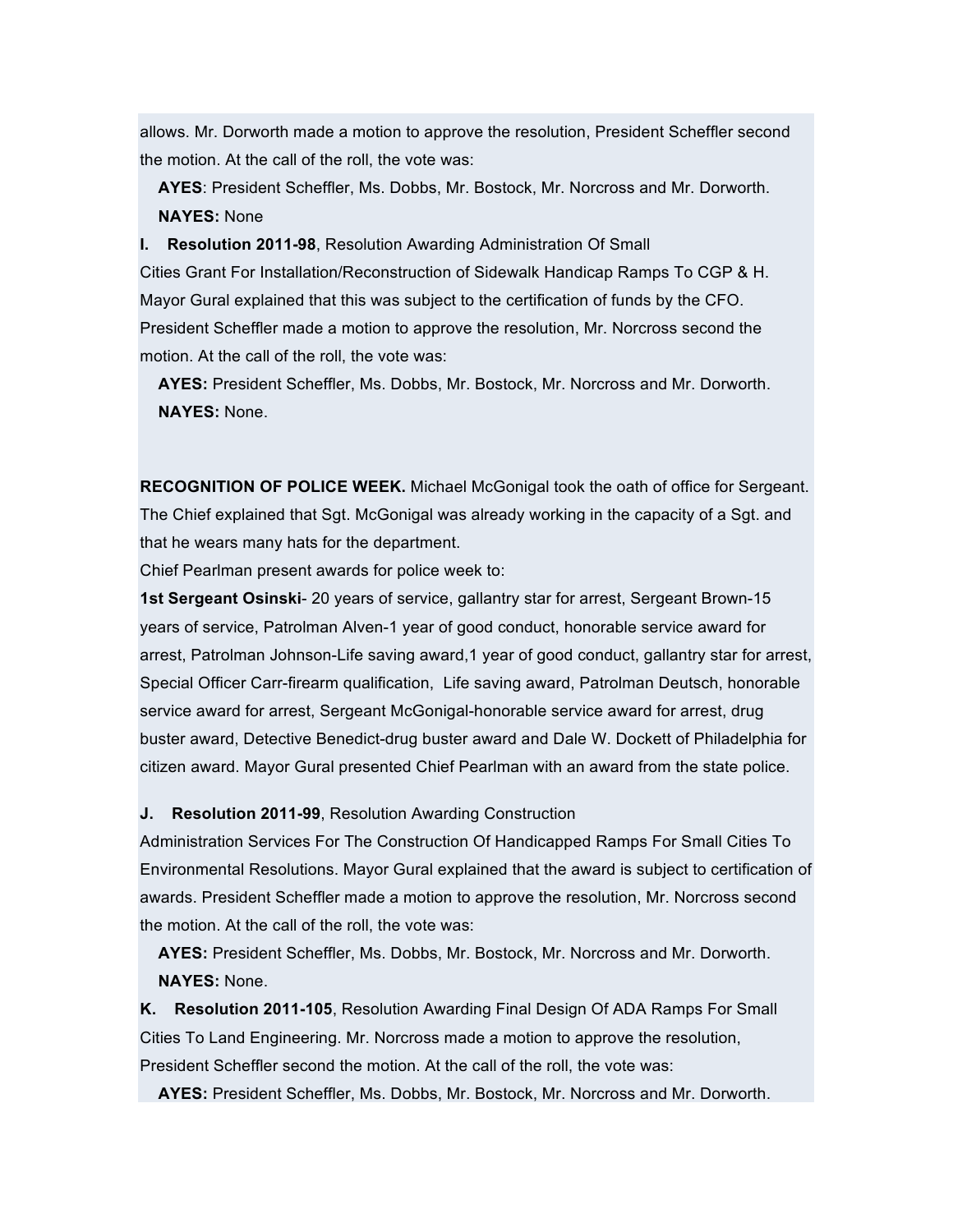#### **NAYES:** None.

#### **L. Resolution 2011-100**, Resolution Approving Corrective Action Plan

For 2010 Audit Report. Mrs. Lewis explained that council had accepted the corrective plan and that there was only one audit finding this year due to not having a tax collector. President Scheffler made a motion to approve the resolution, Ms. Dobbs second the motion. At the call of the roll, the vote was:

**AYES:** President Scheffler, Ms. Dobbs, Mr. Bostock, Mr. Norcross and Mr. Dorworth. **NAYES:** None.

**L. Resolution 2011-101**, Resolution Awarding Bid For Maintenance Of

Legion Field. Mrs. Lewis informed council that Elite Landscaping was the lowest bidder and that all the specs. were faxed to potential bidders. Mrs. Dobbs made a motion to approve the resolution, President Scheffler second the motion. At the call of the roll, the vote was:

**AYES:** President Scheffler, Ms. Dobbs, Mr. Bostock, Mr. Norcross and Mr. Dorworth. **NAYES:** None

**M. Resolution 2011-102** Resolution Rejecting The One Bid Received For

The Sale Of Block 120, Lot 17 Pursuant To N.J.S.A. 40a:12-13(B)(5). Mr. Rosenberg explained that this resolution would reject the bid that was submitted to purchase one of the Borough lots. The bid was below the appraisals value and the law states that the Borough cannot sell for less than that amount without going out for pubic bidding. Mayor Gural inquired as to what the next step was that council needed to proceed. Mr. Ted explained that council had two options-one was to offer the lots to the public at an auction or hold on to the lots and hope that the economic rebounds. Mr. Rosenberg also discussed that the adjoining property owners have the right to bid at the public auction and are not limit to appraise value. Mr. Bostock made a motion to approve the resolution, Mr. Norcross second the motion. At the call of the roll, the vote was:

**AYES:** President Scheffler, Ms. Dobbs, Mr. Bostock, Mr. Norcross and Mr. Dorworth.

**NAYES:** None. Mr. Rosenberg will prepare an ordinance to allow the council to sell the lots to the public.

**N. Resolution 2011-103**, Resolution Authorizing The Payment Of

\$61,650.86 To Fabbri Builders and The Release Of The Performance Guarantee. Mrs. Lewis explained that Mr. Fox, engineer has authorized the payment and a maintenance bond is in place. Mayor Gural recommend that the performance guarantee be released after Ted's legal review. Mr. Dorworth made a motion to approve the resolution, Mr. Norcross second the motion. At the call of the roll, the vote was:

**AYES:** President Scheffler, Ms. Dobbs, Mr. Bostock, Mr. Norcross and Mr. Dorworth. **NAYES:** None.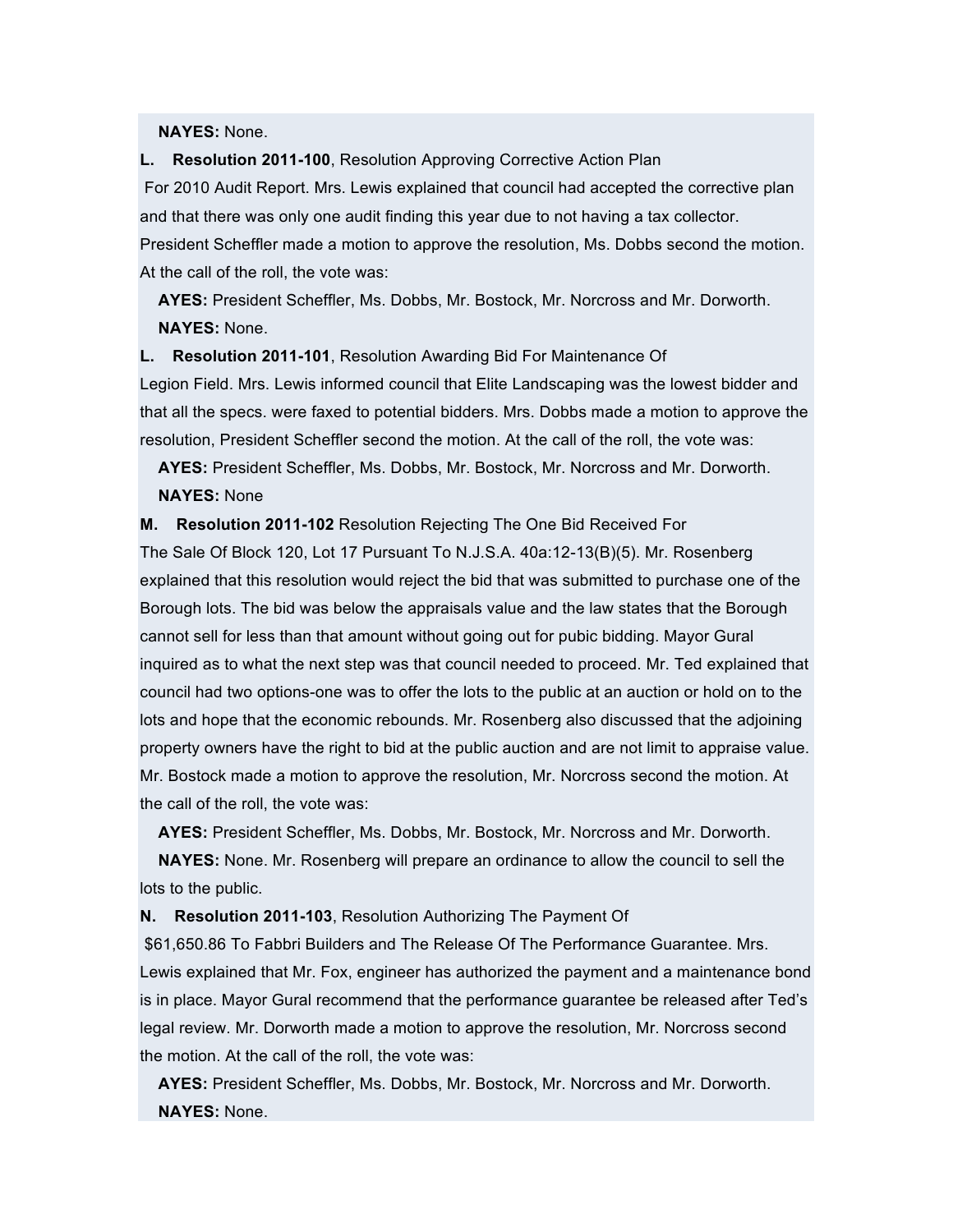**O. Motion To Approve Treasurer's Report**. President Scheffler made a

motion to approve the report, Mr. Norcross second the motion. All members present voted in favor of the motion.

**P. Resolution 2011-104**, Resolution Authorizing The Payment Of Bills.

President Scheffler made a motion to approve the report, Mr. Norcross second the motion. At the call of the roll, the vote was:

**AYES:** President Scheffler, Ms. Dobbs, Mr. Bostock, Mr. Norcross and Mr. Dorworth. **NAYES:** None.

**Q. Discussion- Administrator position**. Held. Mr. Rosenberg explained that the position is vacant.

Mayor Gural recognized Marie Nagle, Penny Williams, Dennis Rogers, Tony Proctor, Greg Benson, and Christina Cortez as new part time employees of the Borough.

**PROCLAMATION.** Mr. Dorworth made a motion to approve the proclamation in support of Click It Or Ticket program, Mr. Bostock second the motion. All members present voted in favor of the motion.

## **PUBLIC COMMENT**

President Scheffler made a motion to open the meeting to the public, Mr. Bostock second the motion. All members present voted in favor of the motion.

Mr. May-Morgan Avenue informed council that there would be a film showing on May 12th at 7:30pm entitled gasland that discusses the effects on the river.

Mr. Young-Morgan Avenue discussed that he had met with Mr. Norcross about the football league and that the league is interested in taking over the stand. The coaches and volunteers will help run the stand. Mayor Gural explained that he appreciates the offer and council will take it under consideration but the stand belongs to the taxpayers and the fields are being used by a lot of different organizations. Mr. Bostock discussed that if football would run the stand during their season, it would still need to be open for the all the sports. Mr. Young replied that he understands that the soccer teams do not buy from the concession stand. Mayor Gural explained that there are many organizations using the fields and who would decide what sport gets the profits that day from the stand. The stand is run very professionally and clean. The profits help the borough offset the costs for cleaning the facilities. Mr. Norcross discussed that one issue is that on a Saturday there are too many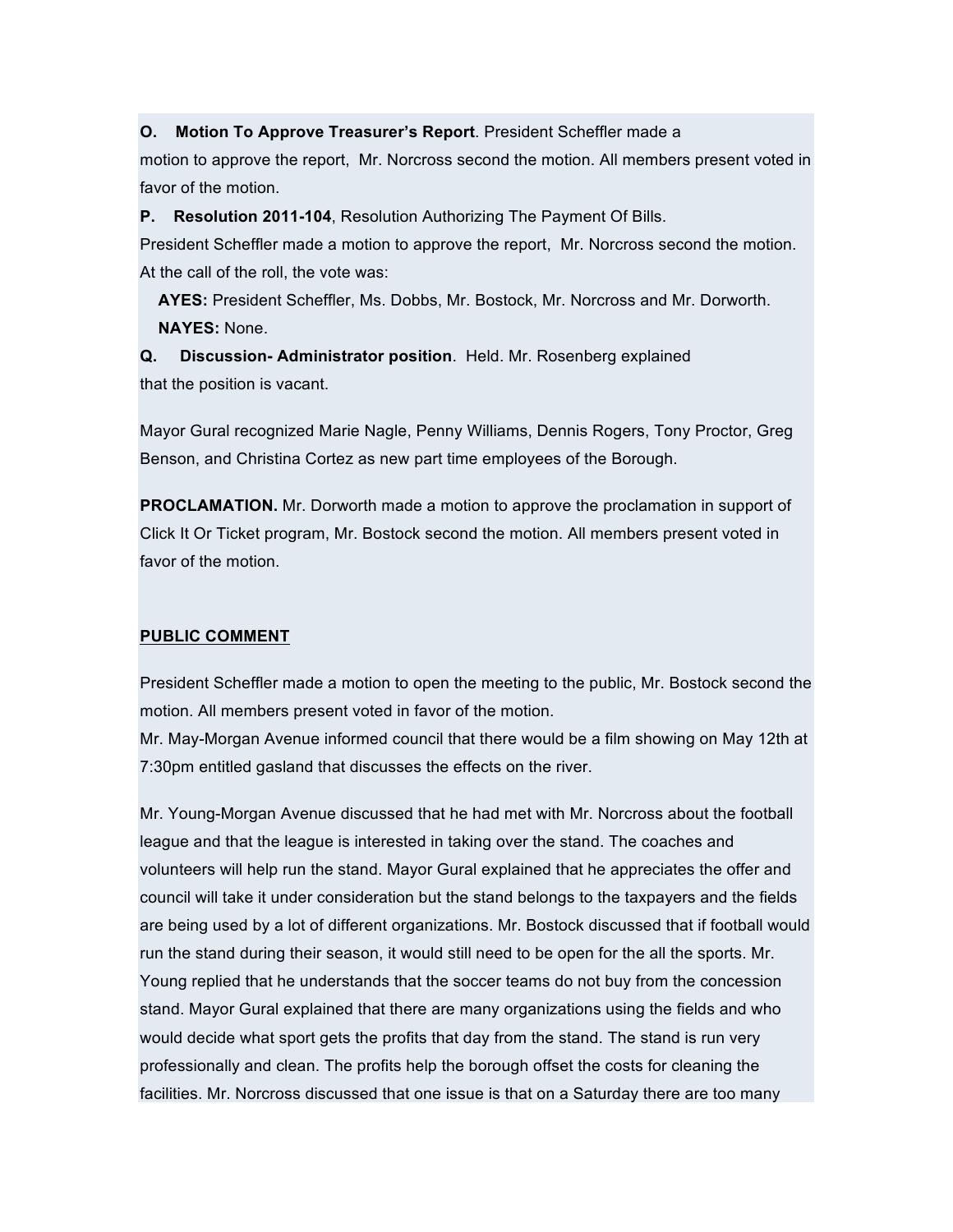games and who would volunteer and from what sport.

Mr. Fratto-Broad Street informed council that the qualifications for the new BID director was placed on the NJ League website. Also that the BID is in need of small office space for the Director. Mayor Gural explained that the Borough Hall currently does not have any empty space.

Mr. Benson inquired about the appointment of Marissa Williams to work the concession stand. Mr. Norcross replied that it is on the agenda.

Mr. Dorworth made a motion to close the public portion, Ms. Dobbs second the motion. All members present voted in favor of the motion.

**Resolution 2011-106**, Resolution appointing Season Workers For The Concession Stand. Ms. Dobbs made a motion to approve the resolution, Mr. Norcross second the motion. All members present voted in favor of the resolution.

**Resolution 2011-107**, Resolution Appointing Doretha Jackson To Fill A Vacancy On the Shade Tree Commission. President Scheffler made a motion to approve the resolution, Mr. Norcross second the motion. All members present voted in favor of the motion.

# **CLOSED SESSION.**

**Resolution No. 2011-108**, Resolution Excluding The Public From Certain Meetings Pursuant To Section 8 Of The Open Public Meeting Act C. 231 P.L. 1975(personnel, negotiations, contracts).

# **GENERAL SESSION.**

Council returned to public session at 8:50pm.

**A. Resolution 2011-91**, Resolution Hiring A Director of Sewer and Public Works. President Scheffler made a motion to appoint Thomas Ryan with the health care cost being 80% Borough and 20% from the sewer department, Mr. Bostock second the motion. At the call of the roll, the vote was:

**AYES:** President Scheffler, Ms. Dobbs, Mr. Bostock, Mr. Norcross and Mr. Dorworth. **NAYES:** None.

**B. Resolution 2011-92**, Resolution Appointing Penelope Williams As

Part-Time Municipal Alliance Coordinator For The Borough of Palmyra. President Scheffler made a motion to approve the resolution, Mr. Norcross second the motion. At the call of the roll, the vote was:

**AYES:** President Scheffler, Ms. Dobbs, Mr. Bostock, Mr. Norcross and Mr. Dorworth.